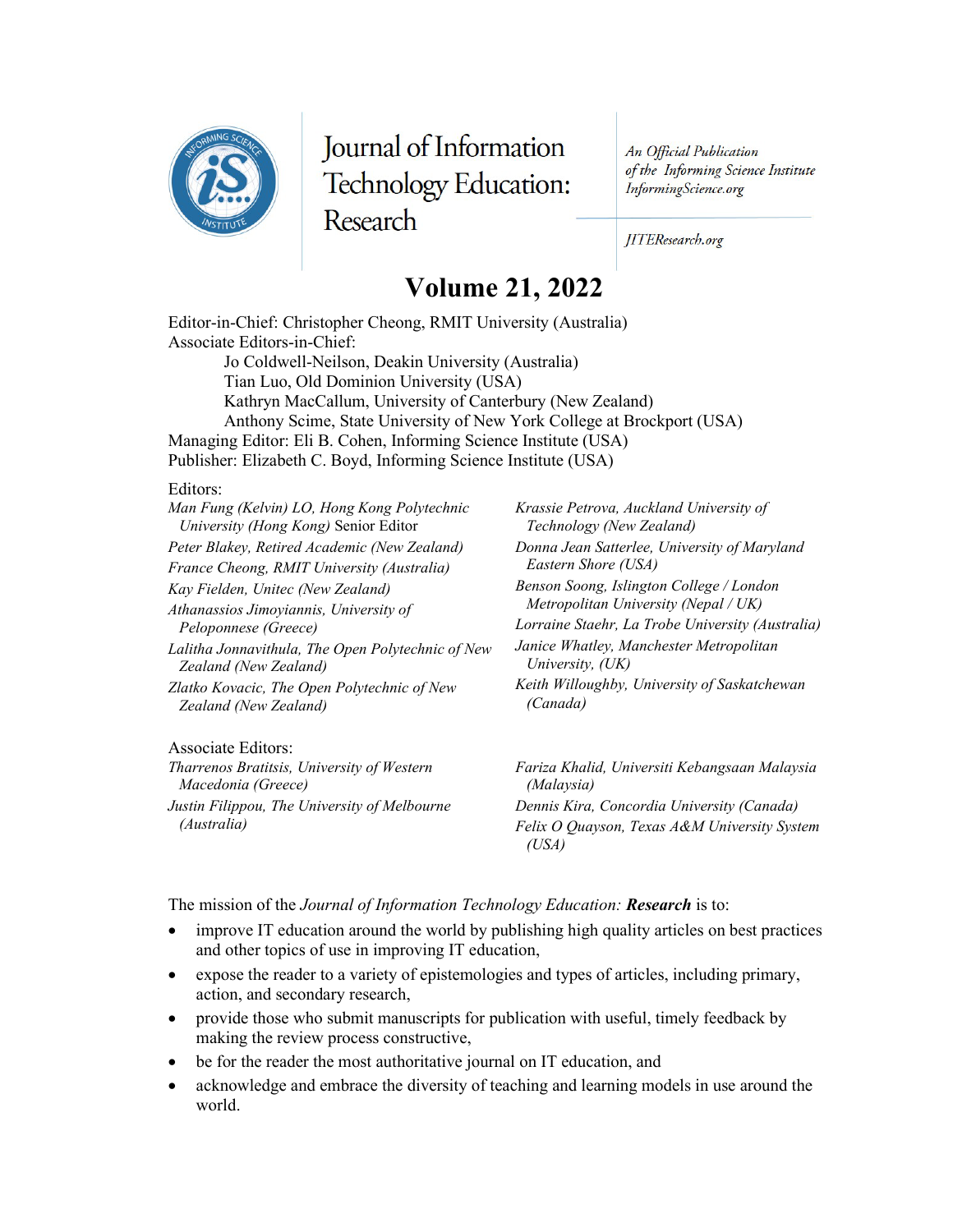JITE is listed in Applied Math and Science Education Repository (AMSER), Cabell's Directory of Publishing Opportunities in Educational Curriculum & Methods, Cabell's Directory of Publishing Opportunities in Educational Technology & Library Science, Cabell's Directory of Publishing Opportunities in Management, EBSCO, ERIC, Index of Information System Journals, InSPEC, Intute, Ulrichs.

JITE is an academically peer-reviewed open-access journal. All submissions are blind refereed by three or more peers. JITE articles are published online on the web site **[http://JiteResearch.org](http://jiteresearch.org/)**

> (CC BY-NC 4.0) The articles in this journal are licensed under a [Creative Commons Attribution-](https://creativecommons.org/licenses/by-nc/4.0/)[NonCommercial 4.0 International License.](https://creativecommons.org/licenses/by-nc/4.0/) When you copy and redistribute this paper in full or in part, you need to provide proper attribution to it to ensure that others can later locate this work (and to ensure that others do not accuse you of plagiarism). You may (and we encourage you to) adapt, remix, transform, and build upon the material for any non-commercial purposes. This license does not permit you to use this material for commercial purposes.

## **ISSN: online 1539-3585; print 1547-9714**

**Published by the Informing Science Institute 131 Brookhill Ct., Santa Rosa, California USA phone: +1-707-537-2211 http://informingscience.org**